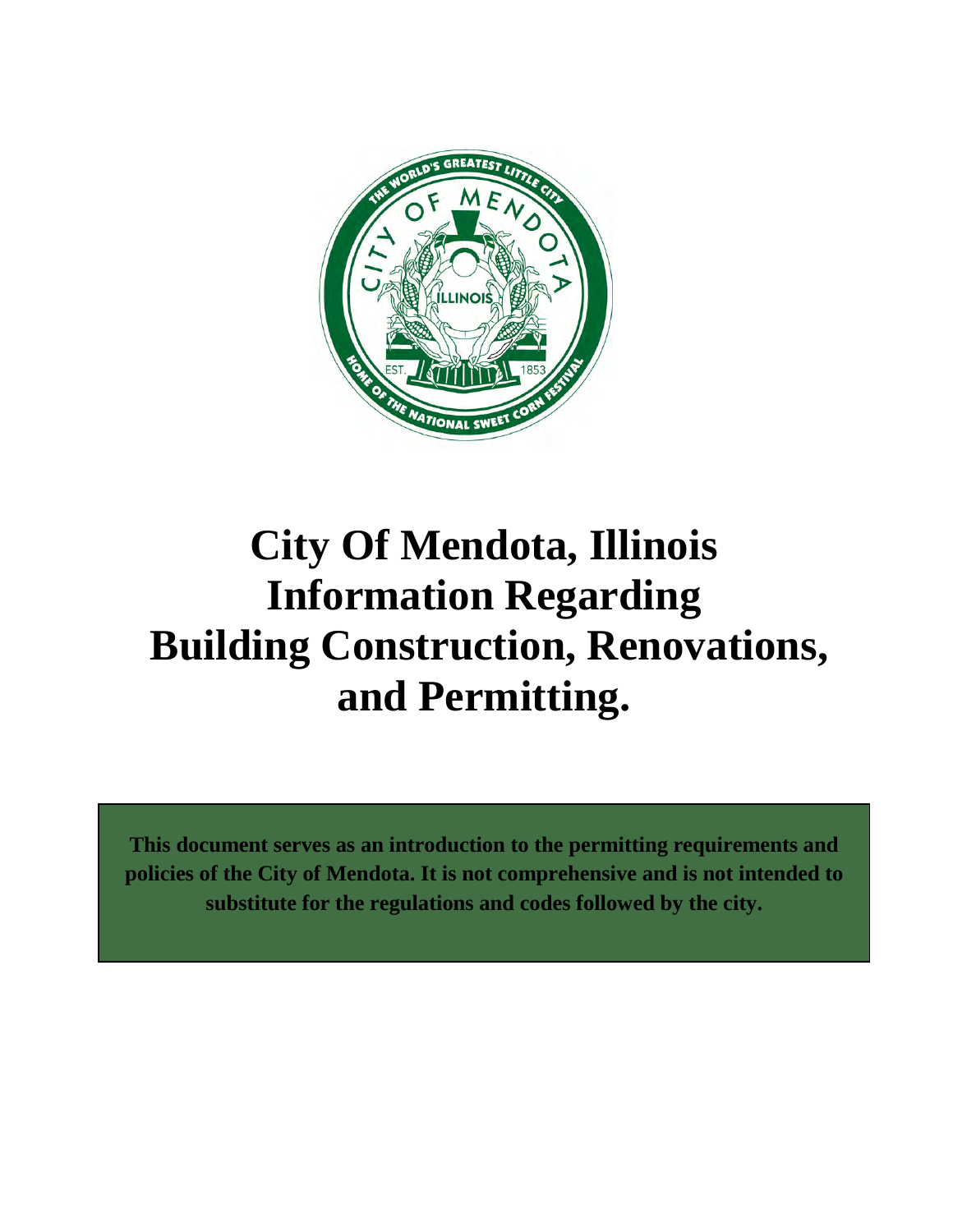# **Contents:**

| 9. Are there any special issues I should be aware of related to Mendota permits? 7/8/9 |
|----------------------------------------------------------------------------------------|
|                                                                                        |
|                                                                                        |
|                                                                                        |
|                                                                                        |
|                                                                                        |
|                                                                                        |
|                                                                                        |
|                                                                                        |
| <b>Appendices:</b>                                                                     |
|                                                                                        |
|                                                                                        |
|                                                                                        |
|                                                                                        |
|                                                                                        |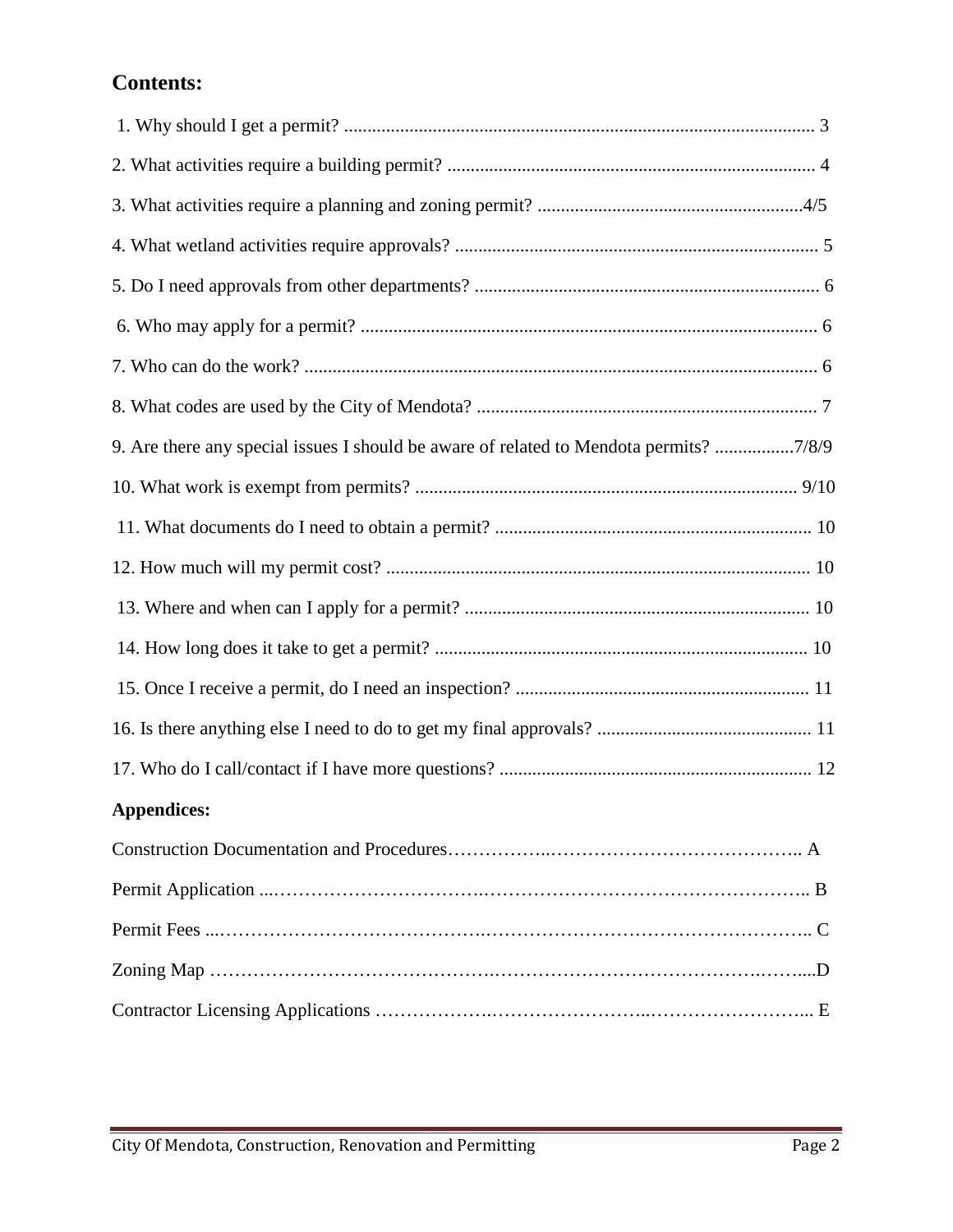# 1. **Why should I get a permit?**

There are many important reasons to obtain the required permit(s) and to obtain the required inspections for your project.

- Protects property value Your home or business is an investment. If your project does not comply with the codes and standards adopted by your community, the value of your investment could be reduced.
- Saves money Property insurance may not cover work or damages caused by work done without permits and inspections.
- Makes selling property easier When property is sold through a multiple-listing association, the owner must disclose any improvements or repairs made and if permits and inspections were obtained. Many financial institutions will not finance a purchase without proof of a final inspection. If you decide to sell a home or building that has had modifications without a permit, you may be required to tear down the addition, leave it unoccupied, or do costly repairs.
- Improves safety The permit review and inspections process is designed to ensure that all construction is safe. By following code guidelines, your completed project will meet minimum standards of safety and will be less likely to cause injury to you, your family, your friends, or future occupants. Mandatory inspections complement the contractor's experience and act as a system of checks and balances resulting in a safer project.
- It's the law Work without a permit may be subject to removal or other costly remedies.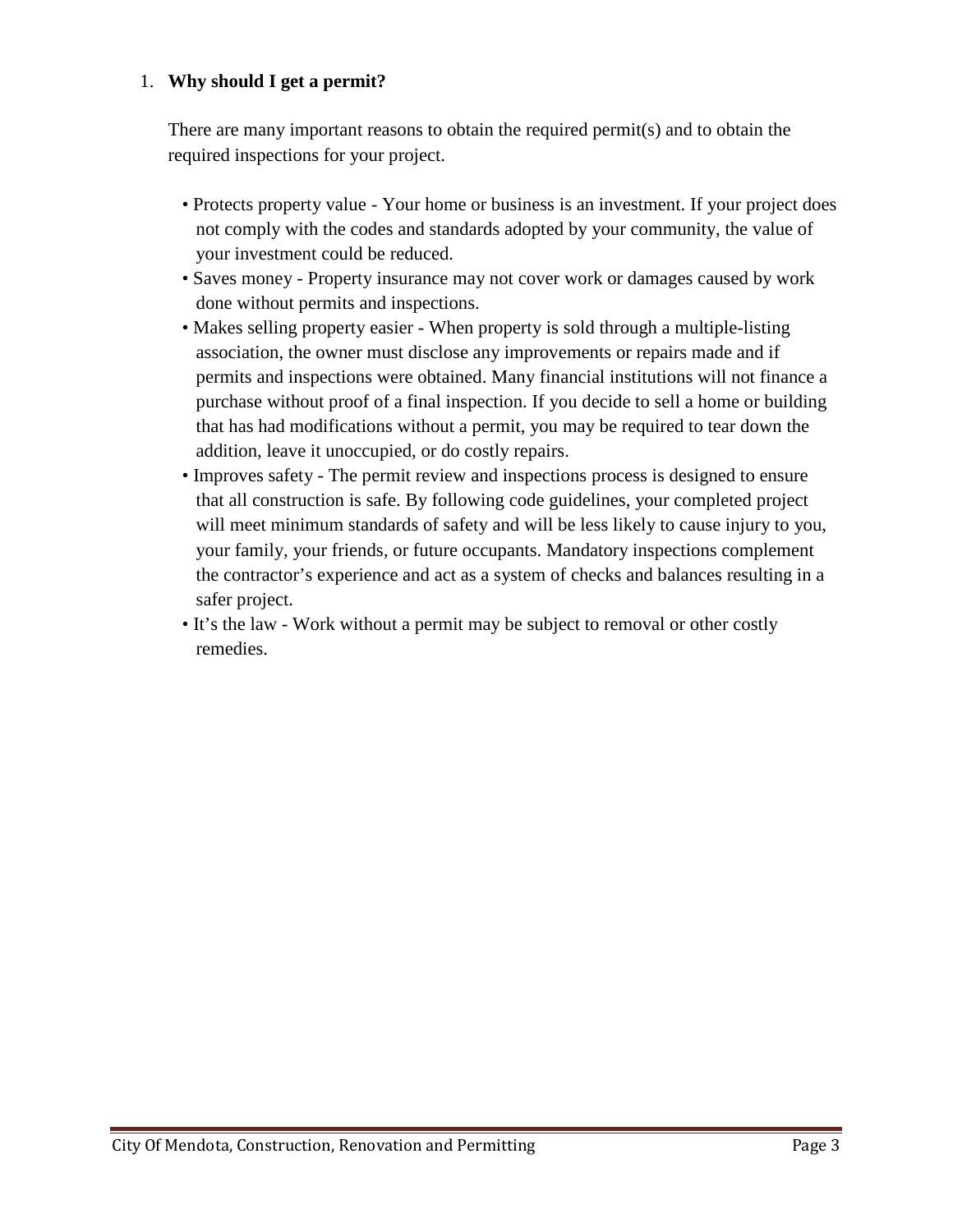# **2. What activities require a building permit?**

The Building Department reviews all construction to ensure that structures are built properly (i.e. "to Code") and can be occupied safely for their intended purpose. A building permit must be obtained before beginning construction, alteration or repairs, other than ordinary repairs. (Ordinary repairs are nonstructural repairs and do not include addition to, alteration of, or replacement or relocation of water supply, sewer, drainage, drain leader, gas, soil, waste, vent or similar piping, electrical wiring, or mechanical or other work for which a permit is required by the building official).

Work requiring permits includes:

- Additions to buildings, including garages, porches, and decks
- Interior work that requires structural work.
- Finishing of basements.
- Sheds (including prefabricated sheds), barns, garages, greenhouses.
- Concrete driveways.
- Wood and gas stoves, fireplaces.
- Roofing, siding, and replacement windows, when installation will alter structural components.
- Signs
- Demolition
- Electrical service changes and repair.
- Electric, plumbing, heating, air conditioning and oil tank work.

#### **This list is not all inclusive, and the Building Department should be contacted to confirm if your project requires permitting or other approvals.**

#### **3**. **What activities require Zoning Approval?**

Planning and Zoning regulate the activities allowed on your property and where the structures that contain these uses can be located. Construction, re-construction, extension, enlargement, moving, or altering any building or another structure and before the use or occupancy of any land, building, or other structures may require zoning approval and a building permit. In addition, change of use of a property (e.g., retail to a restaurant or residential to commercial) must go through the planning and zoning review and approval process.

**We strongly recommend that you make an appointment with our office to discuss the zoning regulations for your site that may require a hearing before our zoning board.**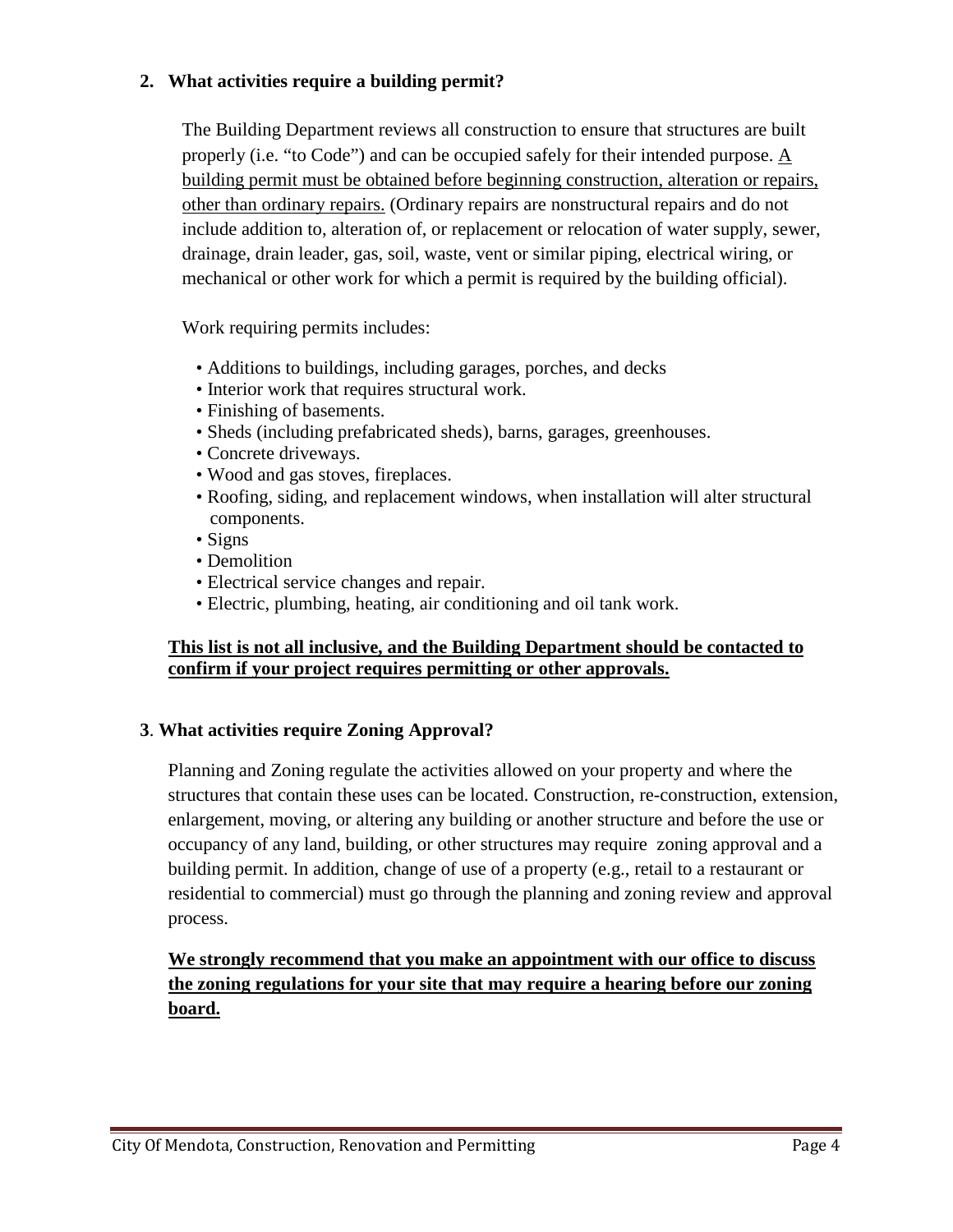The following building renovation activities do not require zoning review or a building permit:

- Re-roofing, re-siding, or door/window replacement **(except for changes in size or projection, which do require approval).**
- Minor interior renovations that do not alter the exterior of the structure, such as bathroom remodels, sheetrock and wall repair.
- Foundation repairs, except where the property is in a flood hazard zone.
- Chimney liners.
- Change of light fixtures.
- New flooring.

#### **4. What activities related Wetlands and Flood Plains require review and permits?**

The Code of the City of Mendota – Chapter 166 regulates activities proposed in a wetland or watercourse. While there may not be wetlands on your property, wetlands located on an adjacent property may require review of your proposed activity.

Codes adopted by the City of Mendota regulate all activity in any non-wetland or nonwatercourse area that impacts or has the potential to impact or affect wetlands or watercourses.

Some of the activities that would be subject to review and approval are:

- The storage, removal, or deposition of material,
- Any obstruction, construction, alteration or pollution of a wetland or watercourse
- Any earth moving, filling, construction,
- Clear-cutting of trees,
- Discharging of waters, within the 100' &150' upland areas require a review. The intent is to review the proposed activity and to apply only such restrictions as are needed to avoid adverse impacts in the inland wetlands, water courses, and surrounding properties. The restrictions are not intended to be exclusionary setbacks.

#### **This list is not all inclusive, and the Building Department should be contacted to confirm if your project requires permitting or other approvals.**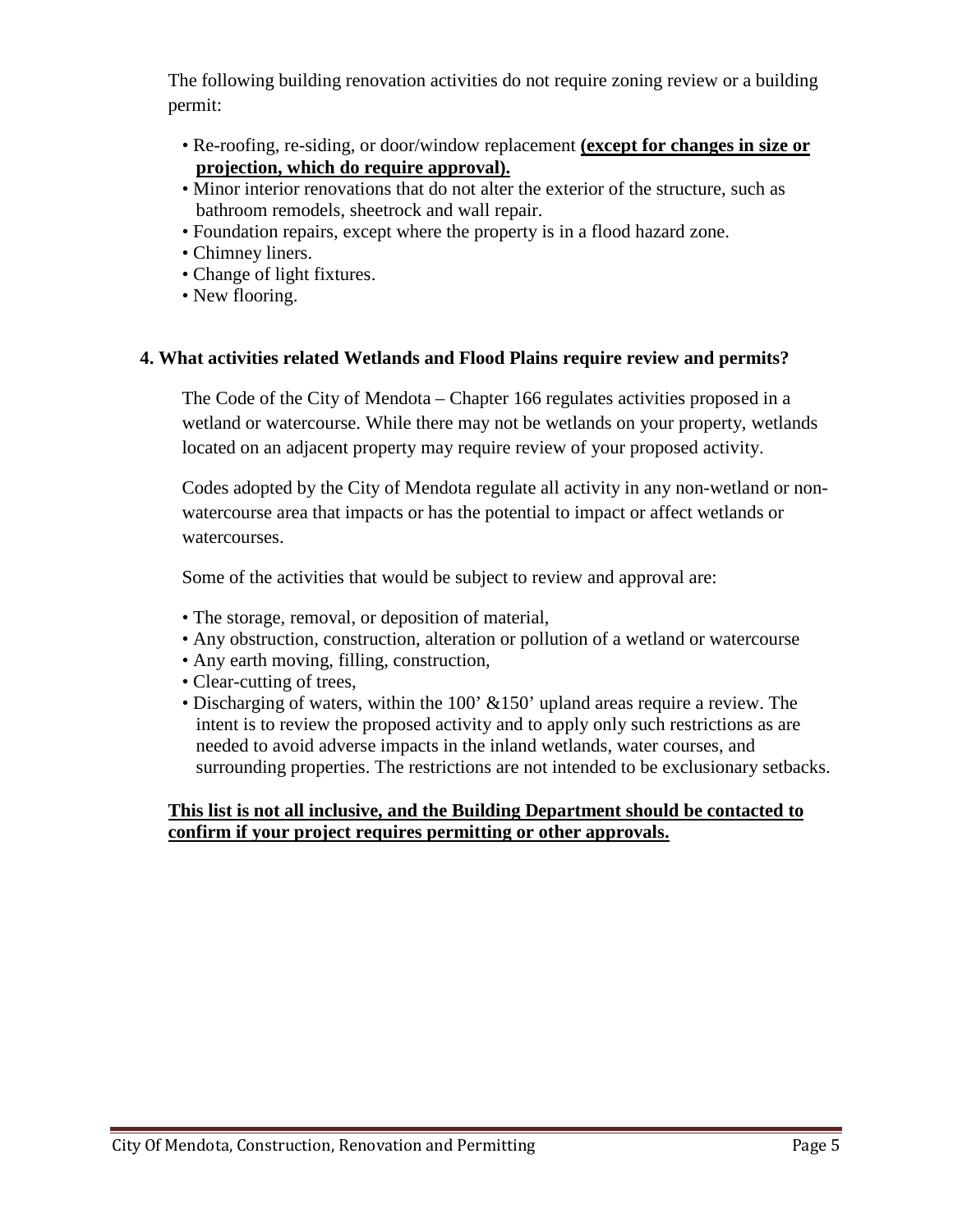## **5. Do I need approvals from other departments?**

All City Departments will participate in the review process and make comment accordingly.

In addition to building, planning and zoning approvals, the following may be required:

- City or State Fire Marshal approval may be required.
- Sewer and Water Department approval is required if the structure is on or will be connected to public sewers or may impact access to city infrastructure.
- Street Department approval is required for work affecting curbs, sidewalks, and for driveways connecting with the public right-of-way.
- Engineering approval is required for work affecting curbs, sidewalks, and for driveways connecting with the public right-of-way or issues that affect flood plains and wetlands.
- Health Department approval is required for food establishments or connections to a septic tank. In addition, the Health Department must approve most projects on properties with a septic system if that project involves digging (e.g., footings for a deck) or will affect the load on the septic system (e.g., expansion of a home).

# **6. Who may apply for a permit?**

A homeowner or the homeowner's authorized representative may apply for a permit. An authorized representative must have authorization in writing to apply for a permit on the homeowner's behalf. **Please contact Mike Silfies at 815-910-09111 to arrange a site visit to begin the permitting process.**

# **7. Who can do the work?**

A homeowner can perform his own work if he occupies the home and does not rent out any part of it. The homeowner is still required to get a permit. With this exception, any individual doing permitted electrical or plumbing must be registered with the City of Mendota. Using a licensed contractor provides protection to the homeowner from being charged for work and materials not provided. Materials and suppliers and subcontractors can place a lien on your property if they do not receive payment from your contractor.

**Trade and City of Mendota licenses for those persons performing Plumbing and Electrical are required** and provide some assurance that they have adequate knowledge and training in those fields.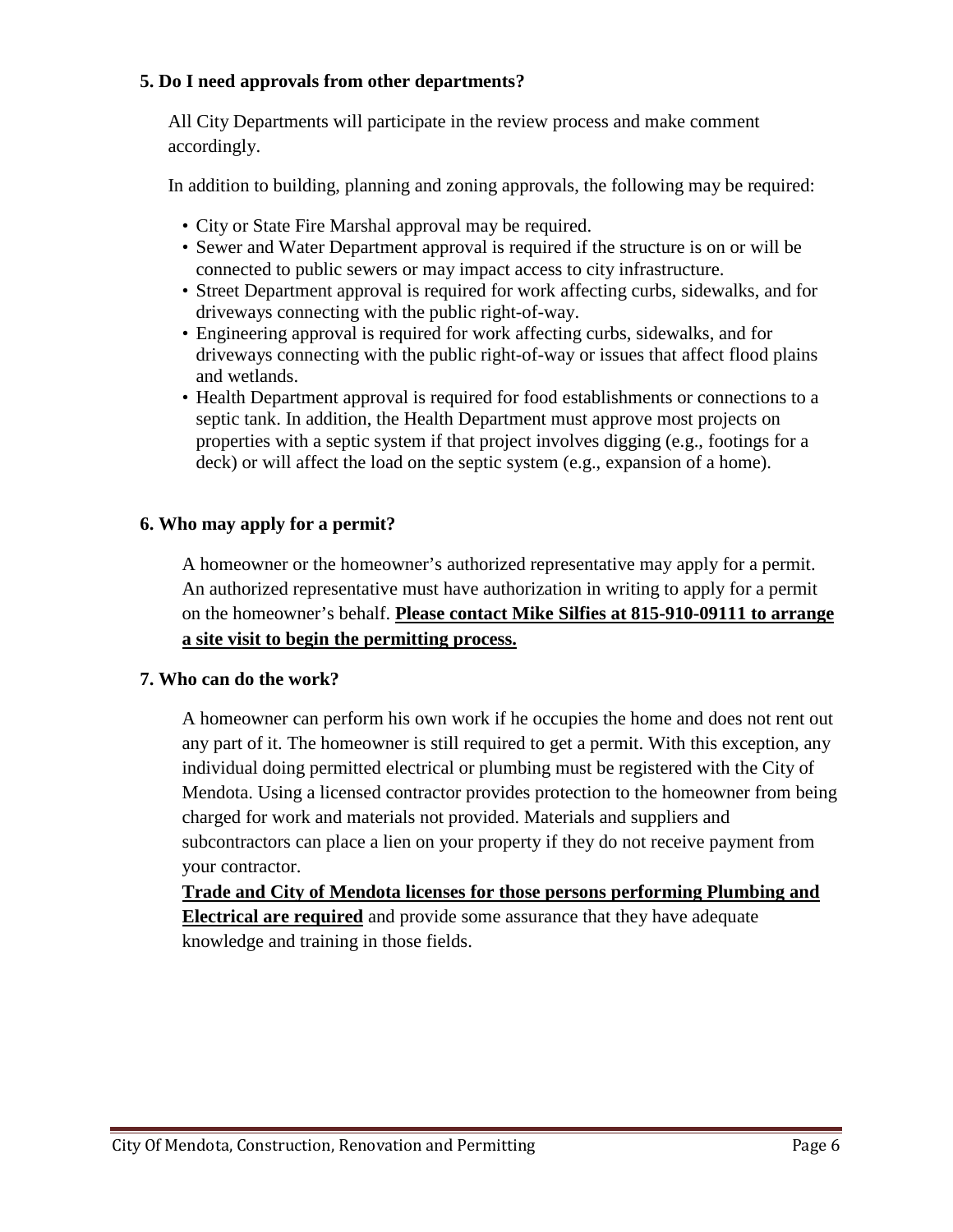#### **8. What codes are used by the City of Mendota?**

Planning and Zoning is governed by The City of Mendota Zoning Regulations. Building Codes used by our Building Department are:

2015 Code of the City Of Mendota 2012 International Building Code 2000 Life Safety Code – NFPA 101 2014 National Electric Code 2004 Illinois State Plumbing Code 2012 International Mechanical Code

The codes listed may contain references to other codes, have been supplemented or amended by the City of Mendota and contain references to other applicable codes.

#### **9. Are there any special issues I should be aware of related to Mendota permits?**

#### Generators:

Standby electric generators can provide you an extra sense of security in view of Illinois's unpredictable weather and the occasional resulting power outage. However, even small, portable electric generators - if they're used improperly can threaten your safety and the safety of power company linemen working on the electrical system. All generators should be installed by a licensed electrician and receive a permit.

#### Sheds:

Sheds and any other outbuildings (except treehouses) require approval from the city and must meet required setbacks for accessory structures. Your building permit application for a prefabricated shed must include the Brochure or Data Sheet from Manufacturer: minimum snow load information (30 lbs. per square foot) and rating information (for 110 miles per hour winds). For installation of a shed, mechanical fasteners/anchors must be properly fastened to resist 110 miles per hour design wind loads. Fasteners cannot be made of plastic. Mendota designated a High Wind Zone, which results in specific requirements especially affecting doors, roofs, and windows.

#### Flood Hazard Zones:

Some of Mendota's residential and commercial properties are subject to periodic flooding. If your property is located in a Flood Hazard Zone, special construction regulations may apply to eliminate possible loss of life and reduce property damage in case of a Flood.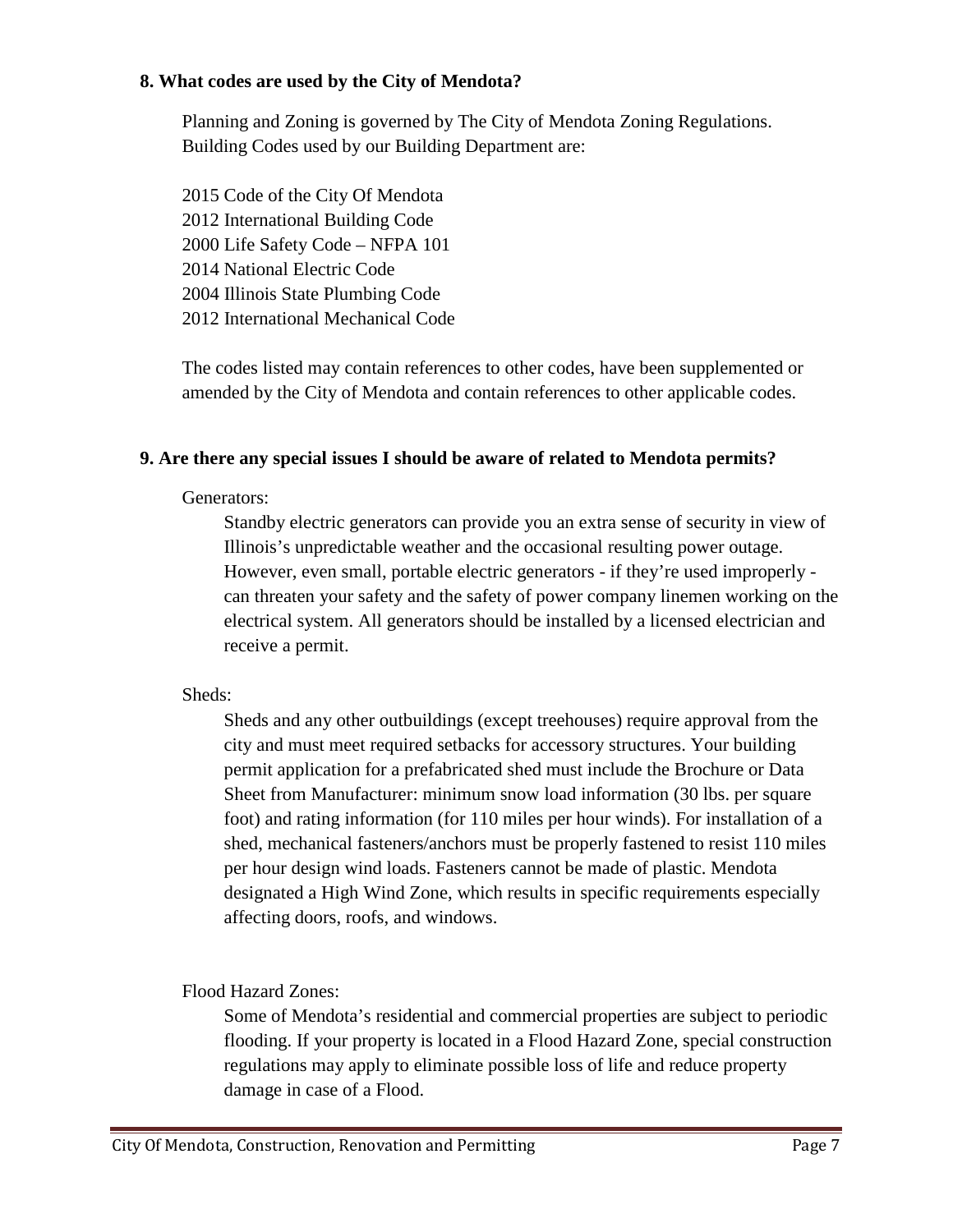#### Swimming Pools:

A permit is required for any  $1\&2$  family swimming pools containing water over 24". Non-residential pool installations shall require both an IDPH and City permit. A site plan shall be submitted showing the pool size, location and setbacks. The pool shall be located in the rear yard, and pools may not be laced over an easement. The pool walls shall maintain minimum 5'-0" side and rear lot line setbacks. The pool shall be completely protected by a minimum 4'-0" fence, or if the sidewall of the pool is 48 inches or higher, the access point is required to be protected. All gates that provide pool access shall be self-closing and lock from the poolside. Self-Contained pools are allowed providing the access point is protected as above or removed when the pool is not being used or tended. Pools shall be wired in accordance with the National Electrical Code.

#### Fences and Walls:

Rear and side yard fences not more than six (6) feet in height are permitted in residential districts unless otherwise specified. If a fence is to be built, a building permit shall be issued. Fences shall be allowed to be constructed on a lot line with decorative surface facing outward. If the lot line cannot be determined, the owner must pay for a survey. Fences will be allowed in the front yard with a maximum height of four (4) feet and must be considered an "open" fence. Front yard fences must be located at least 18 inches from a existing sidewalk or, if no sidewalk exists, 18 inches from the right-of-way line as determined by the Building Inspector. No chain-link fences shall be allowed in front yards. Line of sight clearances and setbacks are required for corner lots. Both street frontages with a designated view corridor required for maximum traffic visibility; on through lots, front yards are required on all streets. Fences over 6 feet in height are allowed only in the City's non-residential districts and requires a building permit. Restrictions may exist for fences on yards abutting wetlands. Walls not exceeding four feet in height in any front yard or six feet in height in any side or rear yard require a building permit. Retaining walls greater than 12 inches may require a building permit and in some cases may require a design plan from a licensed engineer. Please contact our office for more details.

Finishing a basement or attic will require a permit.

Adding a kitchen to a residence or outbuildings, adding a second kitchen to a residence or outbuilding is a violation.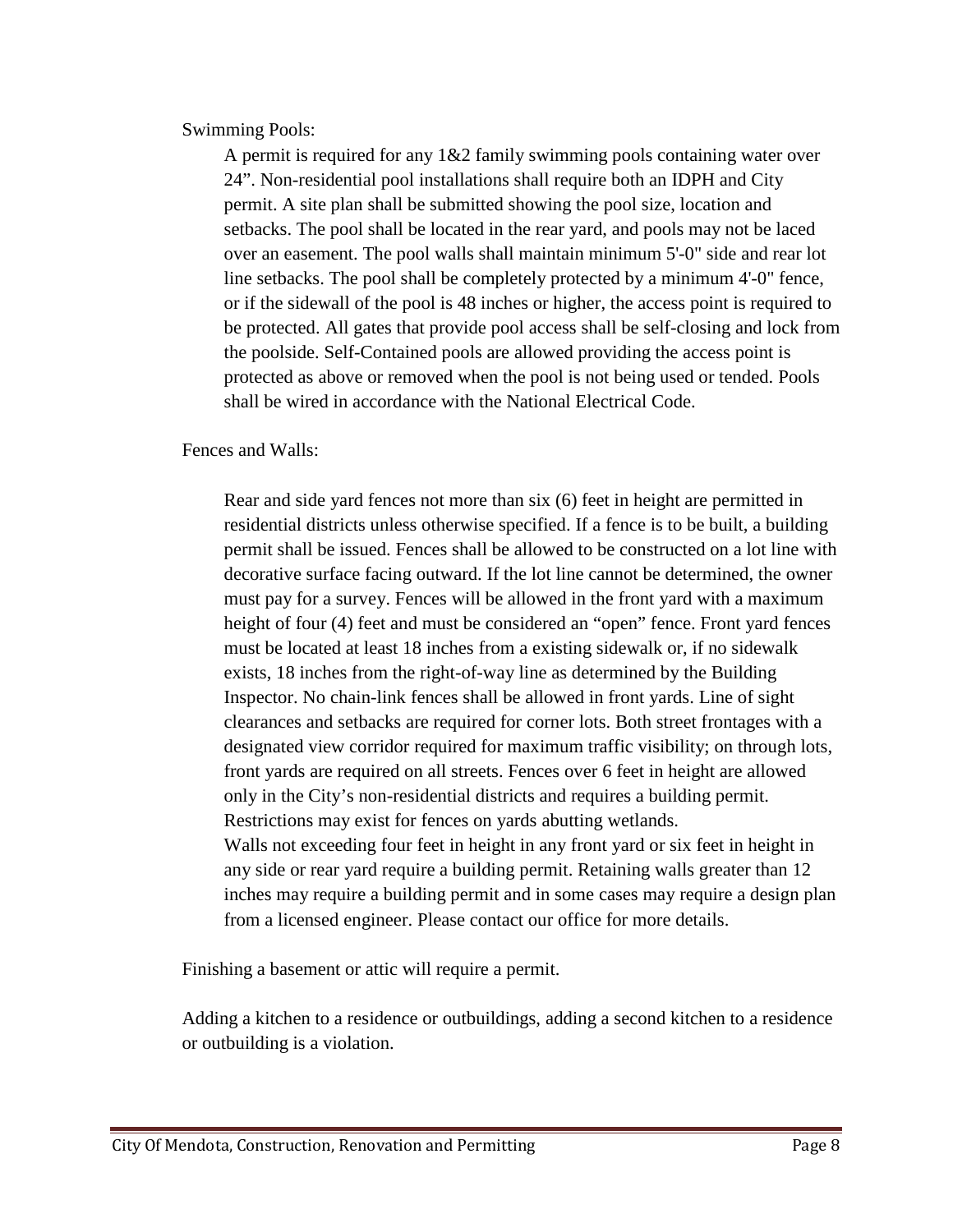Accessory Apartments:

The creation of an accessory apartment in a single family residence to house extended family members must meet the requirements of the City of Mendota Zoning Regulations. These requirements are complex, and anyone seeking to create such an apartment must first meet with our staff.

Smoke and Carbon Monoxide Detectors:

Smoke and carbon monoxide detectors are required in all residential occupancies. They may also be required in commercial and industrial.

#### **10. What work is exempt from permits?**

The following work does not require a building permit for <u>one and two family</u> residential dwellings only.

- Re-roofing, re-siding, or door/window replacement (except for changes in size or projection, which do require approval).
- Minor interior renovations that do not alter the exterior of the structure, such as bathroom remodels sheetrock and wall repair.
- Foundation repairs, except where the property is in a flood hazard zone.
- Gas fireplaces and wood fireplaces with a roof flue.
- Chimney liners.
- Change of light fixtures.
- New flooring.
- Building maintenance work.
- Painting, papering, tiling, carpeting, cabinets, countertops and similar finish work not involving structural changes or alterations.
- Swings, non-habitable tree houses and other playground equipment.

Electrical work:

A permit is not required for minor electrical repair work, including replacement of lamps and fuses or the connection of approved portable electrical equipment to approved permanently installed receptacles.

Gas work:

A permit is not required for:

- Portable heating or cooking appliances with a self-contained fuel supply.
- Replacement of any minor part that does not alter approval of equipment or make such equipment unsafe.

• Portable fuel cell appliances that are not connected to a fixed piping system and are not interconnected to a power grid.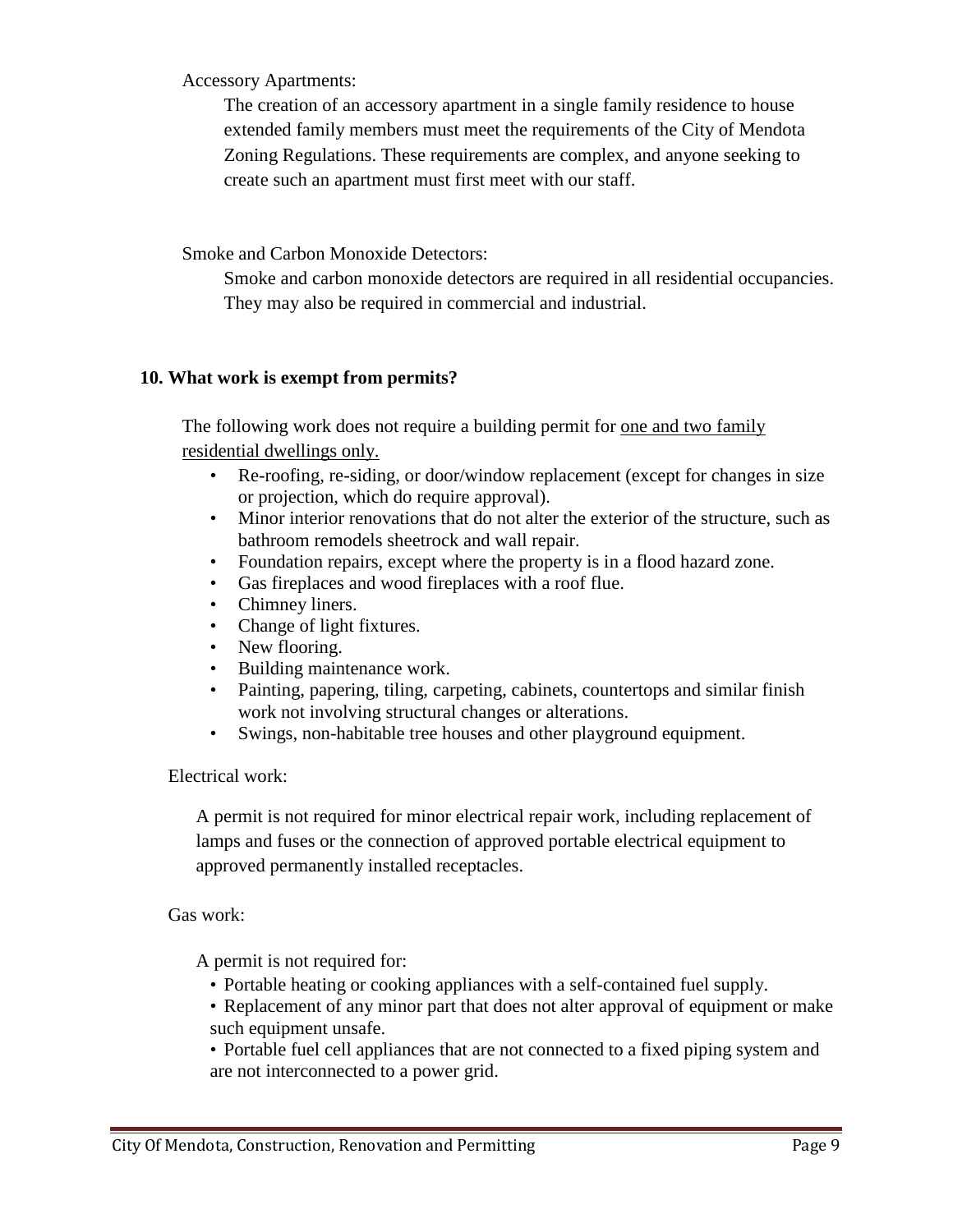Mechanical Work:

A permit is not required for:

- Portable heating appliances with a self-contained fuel supply.
- Portable ventilation appliances.
- Portable cooling units.
- Replacement of any minor part that does not alter approval of equipment or make such equipment unsafe.
- Portable evaporative coolers.
- Self-contained refrigeration systems containing 10 lbs. or less of refrigerant or that are actuated by motors of 1 horsepower or less.
- Portable fuel cell appliances that are not connected to a fixed piping system and are not interconnected to a power grid.

#### Plumbing:

A permit is not required for stopping leaks in drains, water, soil, waste or vent pipe. However, if any concealed trap, drainpipe, water, soil, waste or vent pipe becomes defective and it becomes necessary to remove and replace it with new material, this work is considered new work and a permit is required. A permit is not required for the clearing of stoppages or the repairing of leaks in pipes, valves or fixtures, and the removal and reinstallation of water closets, as long as these do not involve or require the replacement or rearrangement of valves, pipes or fixtures.

#### **11. What documents do I need to obtain a permit?**

See Appendix "A".

# **12. How much will my permit cost**?

See Appendix "C."

# **13. Where and when can I apply for a permit?**

The Mendota City Hall is located at, 800 Washington Street, Mendota, Illinois 61342. Normal business hours: Monday- Friday 7 AM – 4 PM, Saturday 8 AM - Noon. If you are unable to come during these hours, you may make an appointment.

# **14. How long does it take to get a permit?**

The time required reviewing and issuing a permit varies considerably depending on the current workload in the department, the complexity of the project, and the number of questions that come up during our review. The present review process period is ten (10) business days. The best way to expedite your permit review is to make sure that the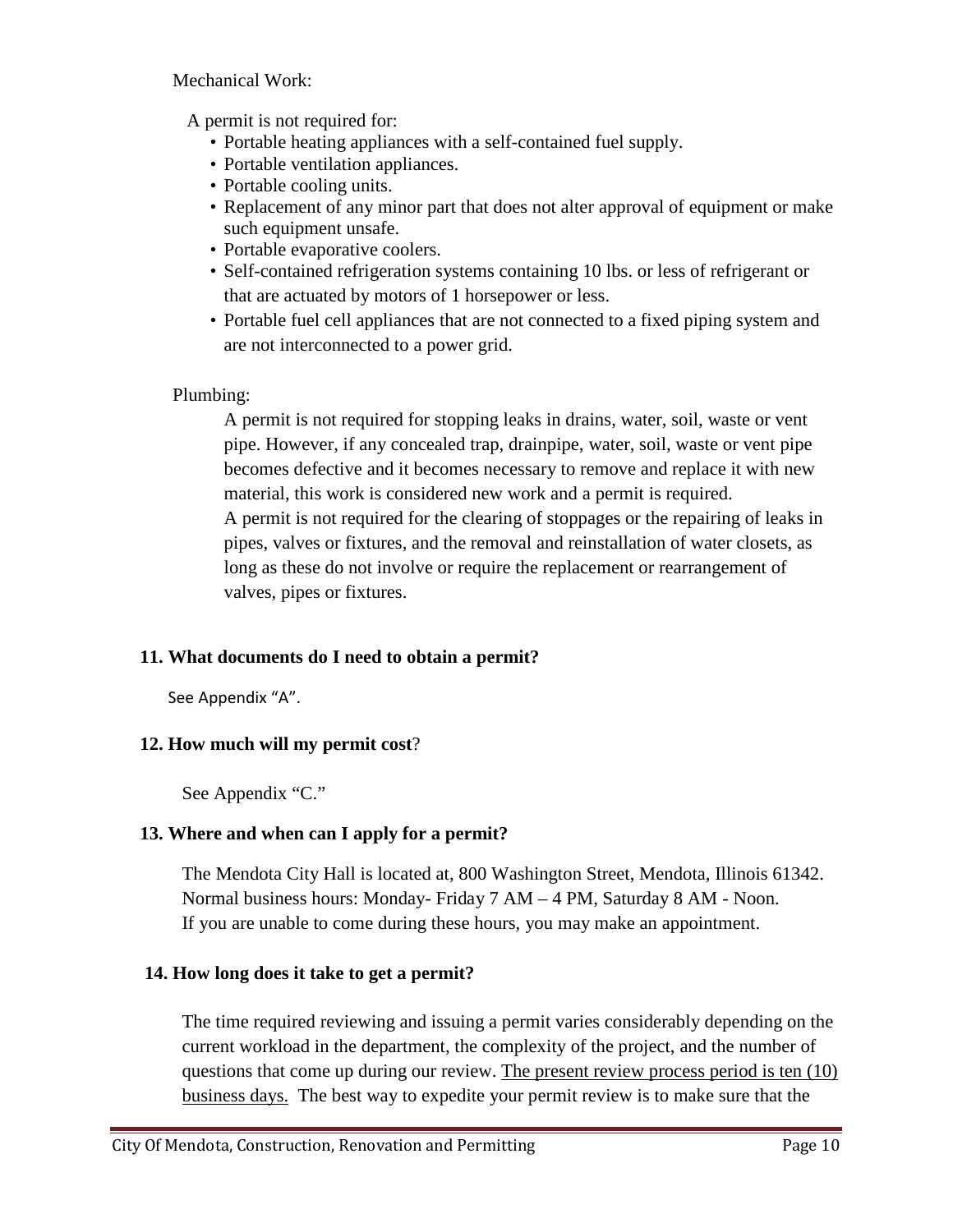application is complete, and the plans fully represent compliance with our regulations and building codes.

# **15. Once I receive a permit, do I need an inspection?**

Required inspections will be noted on the building permit. Call Mike Silfies at 815- 910-9111 or Dennis Keefe 815-343-4733 to schedule an inspection. Please don't leave requests for inspection on voicemail.

#### **16. What inspections may be required:**

Any required inspections will be determined during the permit application review and will be noted on the final documentation provided when the permit is issued. In most instances a Final Inspection will be required unless otherwise noted.

#### **16. Is there anything else I need to do to get my final approvals?**

In certain instances, other inspections and approvals may be required by local, county, and state agencies depending on the proposed use and or type of occupancy.